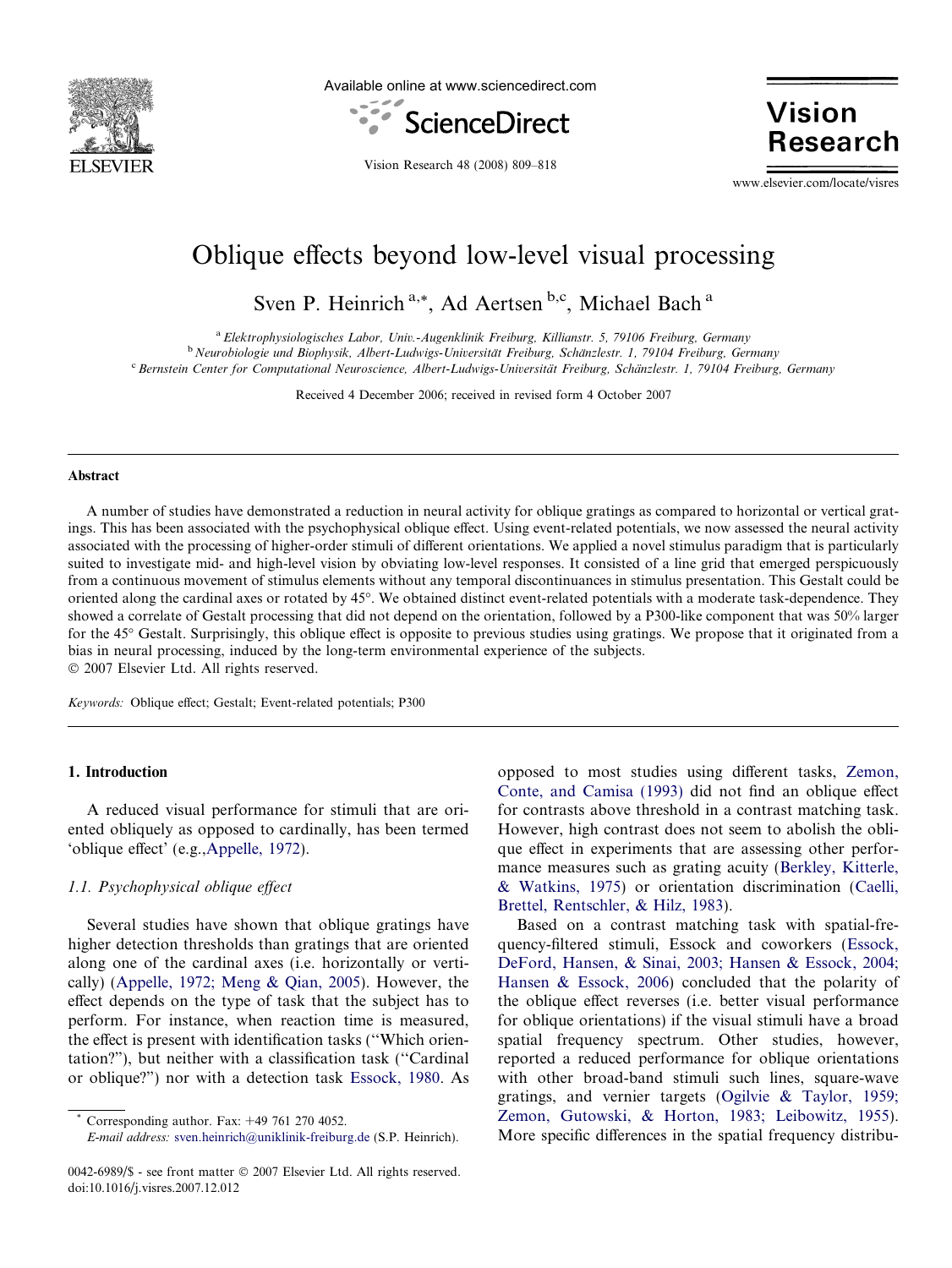tion, beyond being broad-band, might account for performance discrepancies. Unequal stimulus size and differences in spatial attention might also explain part of this seeming disagreement, as the preferred orientation of V1 neurons, at least in monkey, depends on eccentricity. [Bauer, Dow,](#page-8-0) [and Vautin \(1980\)](#page-8-0) found that vertical orientation preferences dominate within the central  $0.5^{\circ}$  of eccentricity, while oblique orientation preferences dominate at eccentricities of 0.5–2-, but for humans, these numbers might be different.

# 1.2. Oblique effects in evoked potentials

Using visual evoked potentials, [Arakawa et al. \(2000\)](#page-8-0) found that the latency of early visual evoked potential (VEP) components depends on an interaction between obliqueness and spatial frequency. [Zemon et al. \(1983\)](#page-9-0) report that the oblique effect in the VEP is larger for high contrasts than for low contrasts. [Freeman and Thibos](#page-9-0) [\(1975\)](#page-9-0) found that the oblique effect is larger for fine grating than for coarse gratings.

Steady-state VEP amplitudes are smaller for oblique stimuli [\(Moskowitz & Sokol, 1985](#page-9-0)) and functional magnetic resonance responses in V1 are reduced [\(Furmanski & Engel,](#page-9-0) [2000\)](#page-9-0). A possible neuroanatomical correlate of the oblique effect is a larger representation of cardinal orientations in the visual cortex. Such a non-uniform representation has been reported for cats ([Wang, Ding, & Yunokuchi, 2003](#page-9-0)) and ferrets ([Coppola, White, Fitzpatrick, & Purves, 1998b\)](#page-8-0).

# 1.3. Oblique effects on different processing levels

[Essock \(1980\)](#page-9-0) has proposed two classes of oblique effects, which he attributed to two different classes of stimulus processing. "Class 1" would be associated with basic visual functions including acuity or contrast threshold. ''Class 2", on the other hand, would involve ''memory, learning, perceptual, and cognitive processes". One might disagree with [Essock's \(1980\)](#page-9-0) specific definition of these two classes. Nevertheless, describing vision as a multi-stage process seems adequate and numerous authors frequently proposed a division into low-, mid-, and high-level processing (e.g., [Jones,](#page-9-0) [Sinha, Vetter, & Poggio, 1997; Henderson & Hollingworth,](#page-9-0) [1999; Rensink, 2001; Black, Kahol, Kuchi, Fahmy, & Pan](#page-9-0)[chanathan, 2003](#page-9-0)). It is likely that an oblique effect at a given processing stage occurs within the coordinate system used at that processing stage. This coordinate system might be retinal, body-related, environmental, subjectively distorted, or possibly even imaginary. Some evidence for non-retinal coordinates comes from experiments by [Attneave and Olson](#page-8-0) [\(1967\)](#page-8-0), who showed that the oblique effect as measured in that study remained stable in gravitational coordinates (or possibly body coordinates) when subjects tilted their head. In a study by [Buchanan-Smith and Heeley \(1993\)](#page-8-0), acuity estimates were obtained with different head and body orientations. These show strong effects of posture that rule out simple neural anisotropies as the source of the oblique effect under the given experimental conditions. [Meng and Qian](#page-9-0) [\(2005\)](#page-9-0) showed that the perceived, rather than physical, tilt of the stimulus determines the orientation of the oblique effect.

## 1.4. The oblique effect in higher-level event-related potentials

While the aforementioned studies help us to understand the oblique effect in low-level vision, investigations of midand higher-level influences of obliqueness are rare. [Maffei](#page-9-0) [and Campbell \(1970\)](#page-9-0) have found a reduced visual evoked potential amplitude for oblique gratings moving orthogonally to their orientation. As they only used one occipital electrode and one basic stimulus type, it is difficult to judge from which processing level the effect originated, since motion processing itself is considered to be a multi-stage process (e.g., [Mareschal, Ashida, Bex, Nishida, & Verstra](#page-9-0)[ten, 1997; Bex, Metha, & Makous, 1998; Braddick &](#page-9-0) [Quian, 2001\)](#page-9-0). [Ito, Sugata, and Kuwabara \(1997\)](#page-9-0) report that a cardinally oriented square stimulus evoked a larger response than an oblique square at around 155 ms at occipital locations, which is consistent with the usual oblique effect.

The P300 component [\(Linden, 2005](#page-9-0)) is typically regarded as reflecting aspects of high-level processing. [Proverbio, Esposito, and Zani \(2002\)](#page-9-0) found that it is reduced for oblique gratings, irrespective of the attentional condition. However, there is a possible confounder due to the fact that the stimulus set consisted of only one type of vertical gratings among several types of oblique gratings of different orientation. Thus, the experiment might have represented a traditional oddball-paradigm, where a rare stimulus is presented within a sequence of frequent stimuli.

In the present study, we extended previous findings by using more complex stimuli that involve a higher degree of holistic processing than simple gratings and by using stimulus sets that were balanced between cardinal and oblique stimuli.

As their name indicates, event-related potentials (ERPs) represent responses to stimulus events. Typically, such an event is the sudden appearance or the sudden change of a stimulus. For complex stimuli, this means that the recorded signal is a compound of neural activity elicited by mid- and high-level stimulus features on the one hand and trivial local low-level stimulus changes such as local luminance variations on the other. These two aspects of the stimulus are difficult to separate, as mid- and high-level changes are usually accompanied by low-level changes.

To investigate specifically mid- and high-level processes, several previous studies (none of them investigating the oblique effect) have attempted to eliminate lower-level responses by assessing algebraic combinations of different stimulus conditions. Examples include studies on texture segregation (e.g., [Bach & Meigen, 1992; Caputo & Casco,](#page-8-0) [1999; Lamme, Van Dijk, & Spekreijse, 1992](#page-8-0)), where homogenous and segregated stimuli were compared, object processing (e.g., [Sehatpour, Molholm, Javitt, & Foxe,](#page-9-0)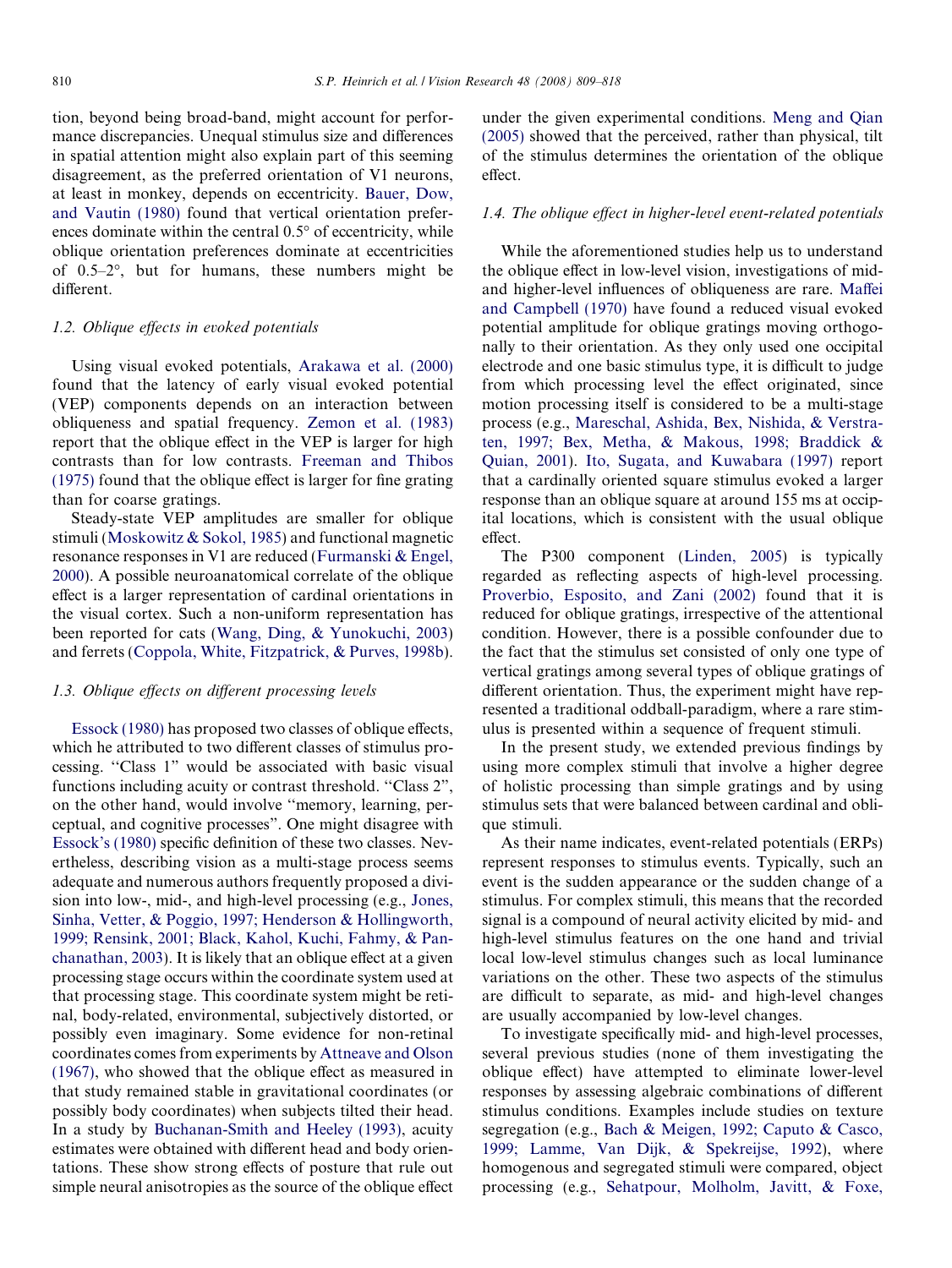[2006](#page-9-0)), where scrambled images served as a reference, ambiguous perception (e.g., [Kornmeier & Bach, 2004\)](#page-9-0), where trials with and without perceptual flips were compared, and motion processing, where iso- and antidirectional adaptation were compared to isolate veridical motion responses (e.g., Hoffmann, Unsöld, & Bach, 2001; [Heinrich, van der Smagt, Bach, & Hoffmann, 2004](#page-9-0)). The algebraic combination of different conditions is based on the assumption that the system characteristics are linear (or otherwise simple and well-defined). However, it is not sure that this prerequisite is always fulfilled. For instance, if low-level mechanisms changed their sensitivity (and hence their response strength) due to high-level feedback, they would still perform low-level processing. The associated neural activity, however, would not be distinguishable from veridical high-level activity.

[Tallon-Baudry, Bertrand, Delpuech, and Pernier \(1997\)](#page-9-0) have attempted to tackle the problem by using a stimulus which was at first undetectable for the subjects, but could be identified after a training period. Under such circumstances, top-down processes play a crucial role. Additionally, unspecific sequential effects may come into play. Moreover, it is not clear whether some subconscious processing might take place, even if the subject fails to see the stimulus.

Keil, Müller, Ray, Gruber, and Elbert (1999) used rotating bistable figures which switched their meaning depending on whether they were upright or rotated by 180°. This type of stimulus does not suffer from the above-mentioned problems. However, the configuration of stimulus elements does not actually change. This stimulus is therefore best suited to study the processing of high-level information such as stimulus meaning, but is less optimal to analyze mid-level processing, such as the binding of stimulus parts into one coherent percept.

In the present study we explored a novel approach to overcome these diverse problems. We used a new paradigm in which a Gestalt emerged from a continuous flow of stimulus elements with each one evolving independently. This avoided most changes in low-level stimulus properties, did not rely on the training of the subject, and is suitable for studying mid-level problems such as the binding of stimulus features. In doing so, we pursued two aims. The first was to validate the new technique by comparing correlates of Gestaltness to previous studies. The second aim was to investigate to what degree the ERP responses depend on the orientation of the Gestalt, i.e. whether they suggest the existence of an oblique effect in mid- or high-level vision.

# 1.5. Gestaltness and ERPs

A number of previous studies have assessed the characteristics of ERPs associated with holistic stimulus processing, such as the detection of contours and texture boundaries. For example, ERPs to subjective contours such as Kanizsa figures are consistently more negative in the time range of 150–200 ms than similar stimuli not producing a contour ([Sugawara & Morotomi, 1991; Murray](#page-9-0) [et al., 2002](#page-9-0)). In ERP experiments investigating texture segregation and figure-ground identification, latencies reported for the main specific ERP components are not fully consistent. Most of these studies reported a negativity in the range of 150–200 ms (e.g., [Bach & Meigen, 1992;](#page-8-0) [Fahle, Quenzer, Braun, & Spang, 2003; Caputo & Casco,](#page-8-0) [1999; Lamme et al., 1992\)](#page-8-0), but earlier and later occurrences have also been found for some types of stimuli (e.g., [Fahle](#page-9-0) et al., 2003; Heinrich, Andrés, & Bach, 2007). While segregation-related responses are usually focussed around the occipital pole, the activity evoked by Kanizsa figures extends further to occipito-temporal locations.

Since such holistic processing often appears to be associated with a negative deflection around 150–200 ms, a correlate of Gestaltness within this time interval would provide some validation of the stimulus paradigm applied in the present study.

# 2. Methods

#### 2.1. Stimuli and tasks

Stimuli ([Fig. 1](#page-3-0) and Movie 1 [Supplementary Material]) were generated by a Power Macintosh G4 computer and displayed on a Philips GD 402 monochrome CRT screen at 120 Hz refresh rate. As illustrated in [Fig. 1B](#page-3-0), in each trial, 24 line elements of  $0.9^{\circ}$  length continuously moved at  $0.4$ –1.0 $\degree$ /s in seemingly random directions. Speed and direction were constant for each single element. At the same time, the bars rotated around their individual midpoint at  $20-60^{\circ}/s$ . After 2 s, they had just moved such that together they could form a Gestalt. Following that, due to the continuing movement of the elements, the Gestalt started to disintegrate immediately while the stimulus continued for 1 s.

Within each experimental block, three different versions of this stimulus [\(Fig. 1A](#page-3-0)) were presented in random order, each about 70 times: a grid of 9 squares, the same grid rotated by  $45^{\circ}$ , and a version where the elements never formed a Gestalt ('gestaltless' stimuli).

Before the experiment, the subjects were familiarized with the stimuli. Prior to each block, one of the three stimulus variants ('target') was specified by the experimenter. The subjects were instructed to press a button when a corresponding trial occurred. The button was to be pressed only in the pause (1 s) following the trial, but not during the trial itself, in order to avoid contamination of the EEG due to motor responses. The task was easy to perform and its purpose was to ensure that the subjects would pay attention to the stimuli. The subjects were made aware that the reaction time as such was not important, but that the time window for the button press was limited. We controlled during the experiment that the subjects accomplished the respective tasks with a high accuracy, regarding both the correctness of the response and its timing, which made it unnecessary to sort the trials by the subjects' performance.

The procedure was performed twice for each of the three possible tasks in an ABC–CBA scheme, with the block assignment altered between subjects, such that about 140 trials were obtained for each of the nine possible stimulus/task combinations.

#### 2.2. Subjects and EEG recording

The experiment was approved by the local review board and the subjects provided their informed consent. 18 subjects (10 female, 8 male) took part, mostly undergraduate or graduate students. All had normal or corrected-to-normal visual acuity and no known ophthalmological or neurological diseases.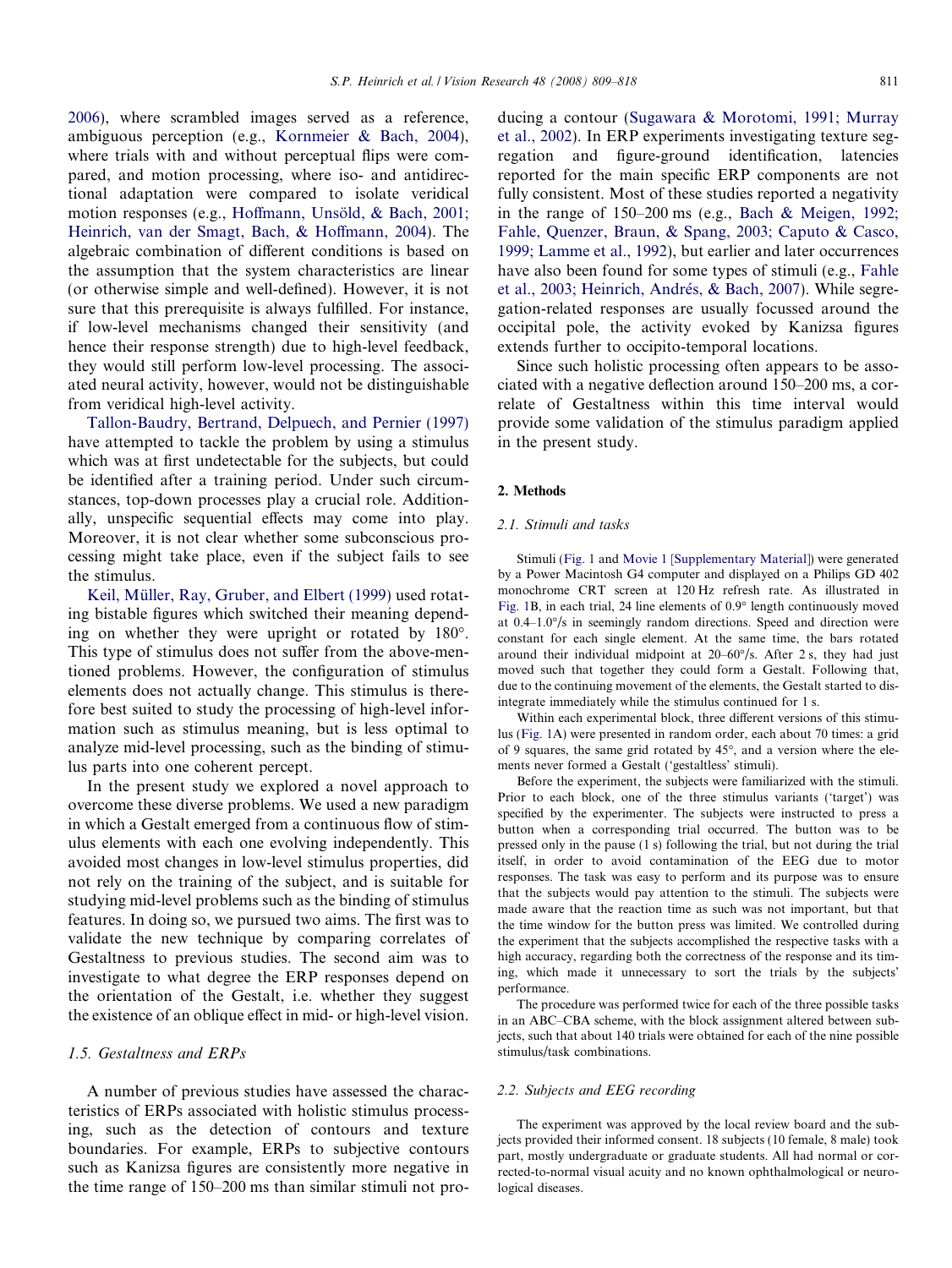<span id="page-3-0"></span>

Fig. 1. (A) Stimulus paradigm. Starting from random positions, 24 line elements continuously moved and rotated during a 3-s-epoch. After 2 s, all elements had either moved into a position to form one of two Gestalts (0° or 45° Gestalt, respectively), or they remained in a gestaltless (random) configuration. (B) Samples of the stimulus sequence taken at 200 ms intervals. For better reproduction, the contrast has been enhanced here as compared to the actual stimulus used in the experiment.

The EEG was recorded with goldcup electrodes from six positions: Fpz, Cz, Pz, and Oz according to standard nomenclature ([American](#page-8-0) [Encephalographic Society, 1994\)](#page-8-0) and two occipito-temporal electrodes (OTL and OTR) located 5 cm to the left and right of the occipital pole, respectively. Linked ears served as reference. In addition, the vertical EOG was recorded for detection of blink artifacts. All signals were bandpass-filtered (0.3–110 Hz), amplified (Toennies Physiologic Amplifier), digitized at a rate of 1000 Hz, and written to disk for off-line analysis. Preliminary ERP averages were displayed on-line for control purposes.

#### 2.3. Data analysis

All analyses were done with Igor Pro (Wavemetrics Inc.). The moment of physical Gestalt completion (i.e. when the line elements formed a regular grid) was taken as zero time reference for each trial and the time interval from -1.0 to +1.0 s was analyzed. Artifacts were detected based on  $a \pm 100 \mu V$  threshold criterion in EEG and EOG traces. Trials were lowpass filtered at 40 Hz, and sorted by stimulus and task. Baseline correction was based on the first 500 ms of each EEG segment (i.e.  $-1000 \text{ ms}$  to -500 ms). The ERPs were computed by averaging the artifact-free trials for each stimulus/task combination.

The significance of differences between ERP traces was first assessed for the complete time range of  $-1.0$  to  $+1.0$  s by a permutation test (ROTp test, [Achim, 1995](#page-8-0)) with a subsequent sequential Bonferroni adjustment [\(Holm, 1979\)](#page-9-0). Forgoing temporal information by evaluating the full length of the ERP at once reduces the number of tests and thus alleviates the problem of false negatives due to overcorrection for multiple testing. Since 5000 random permutations were evaluated, the smallest possible  $P$  value was 0.0002. Subsequently, we performed a "running"  $t$  test, where a  $P$  value was computed for each point in time in order to identify those time intervals that account for the differences found with the permutation test.

# 3. Results

The subjects described the emergence of the Gestalt as a striking visual effect and performed the tasks easily and with hardly any errors.

The time values given in this section are relative to the time at which the Gestalt was completed, or would have been completed if it had been there. [Fig. 2](#page-4-0) provides an overview over all recording sites. For the Gestalt stimuli, occipital and parietal ERPs were dominated by a signal rise that started before Gestalt completion. While this component started at the same time for both orientations, it was approximately 50% larger in the  $45^{\circ}$  condition, where it reached its maximum only after around 110 ms, as compared to 70 ms in the  $0^{\circ}$  condition. At occipital and occipito-temporal locations, it declined slowly, possibly affected by the high-pass characteristic of the amplifier ( $\tau \approx 0.5$  s). At Pz and Cz locations, the positive deflection dropped much faster, reaching a negative level at around 400 ms. The Fpz trace showed a broad but weak maximum peaking at 70 ms before completion, followed by a shallow negativity at around 300 ms. At all locations, the  $45^{\circ}$  Gestalt produced a stronger positive deflection than the  $0^{\circ}$  Gestalt. OTL (and less pronounced OTR) showed an early negativity, peaking around 180 ms before Gestalt completion. In comparison, the positive ERP peaks for the gestaltless stimuli were clearly smaller and occurred later, with hardly any response at Fpz and no early negativity at occipitotemporal locations.

The permutation tests [\(Fig. 3\)](#page-5-0) indicate that the differences between the gestaltless condition and either Gestalt condition were significant at all locations ( $P < 0.0002$  at most electrodes). Likewise, the two Gestalt orientations evoked significantly different responses at all locations (between  $P = 0.0098$  and  $P < 0.0002$ , depending on the electrode), except at Fpz  $(P < 0.075)$ . The time-resolved analysis of significance [\(Fig. 4\)](#page-6-0) showed that the differences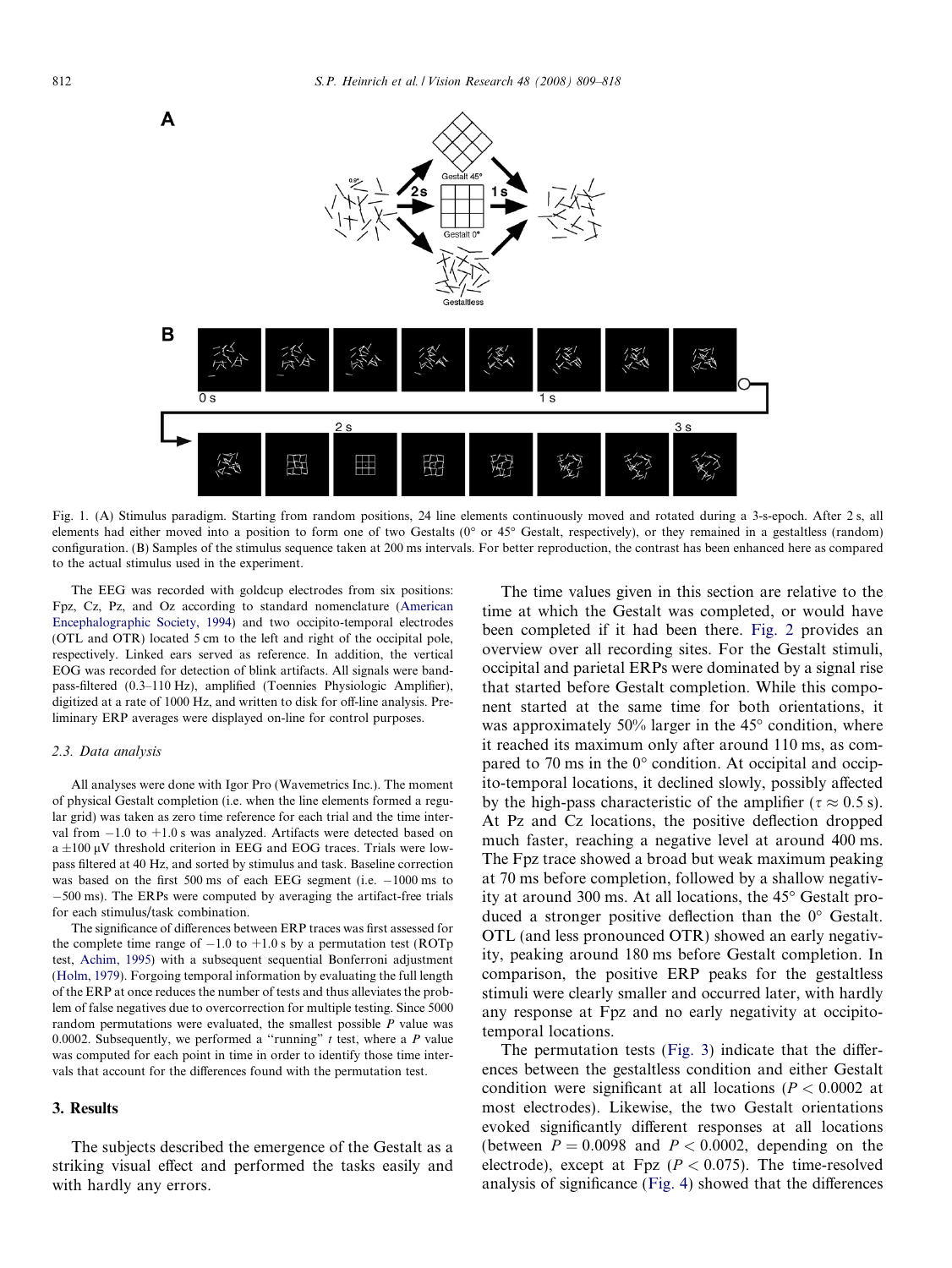<span id="page-4-0"></span>

Fig. 2. Grand-mean ERPs  $(\pm$ SEM) of all electrodes topographically arranged, showing the results from all target conditions (i.e. the stimuli corresponded to the task). While the largest difference is between Gestalt and gestaltless stimuli, there is also a clear orientation effect for the two Gestalt stimuli. [Fig. 3](#page-5-0) provides significance estimates.

between the two orientations primarily originated from the large positivity focussed at the Pz electrode. In the Gestalt vs. gestaltless comparisons, significant differences already occurred around -200 ms at occipito-temporal locations.

The grand-mean event-related potentials for all stimulus conditions as recorded at the Pz location are shown superimposed in [Fig. 5.](#page-6-0) All Gestalt stimuli produced similar results, though the responses in the target conditions were somewhat larger than those in the non-target condition. Likewise, ERPs from the gestaltless stimuli were almost identical for all tasks. The main difference between the target Gestalt and the other two conditions ('gestaltless' task or non-target Gestalt) was an enhanced negativity at Pz, occurring 500 ms after Gestalt completion. The dominant positivity occurred earlier at the frontal than at the occipital and parietal electrodes.

# 4. Discussion

The novel stimulus paradigm applied in the present study elicited reliable ERPs in all conditions, despite the continuous presentation. The first significant component was an occipito-temporal negativity, followed by a dominating positivity which was strongest in the parietal region, and a subsequent negativity at the central and frontal electrodes.

# 4.1. General characterization of the ERPs as compared to earlier studies

For comparing the present results to previous studies, we need an estimation of the time at which the subjects start perceiving the Gestalt. This would serve as a reference for time measures analogously to the time of stimulus onset in other experiments. However, to avoid contamination of the ERPs by motor potentials, we had asked the subjects to perform a delayed response task and press the button after the end of the trial and before the beginning of the following trial, rather than immediately after they had identified the stimulus. Therefore, we obtained reaction times from two subjects and compared the stimulus as used for the EEG recordings to a stimulus in which the Gestalt appeared abruptly after 2 s of random movement of line elements. The difference between the reaction times for abrupt and continuous presentation suggests that the subjects are able to identify the stimuli already 430–460 ms before Gestalt completion (cf. [Table 1](#page-7-0)), thereby allowing us to determine ''effective" peak times for the ERP components. Since speed was more emphasized in the reaction time experiment than during the ERP recordings, the actual numbers for the ERP experiment might be somewhat lower, but still in a similar range as shown by [Kutas,](#page-9-0) [McCarthy, and Donchin \(1977\)](#page-9-0) for the P300. Importantly,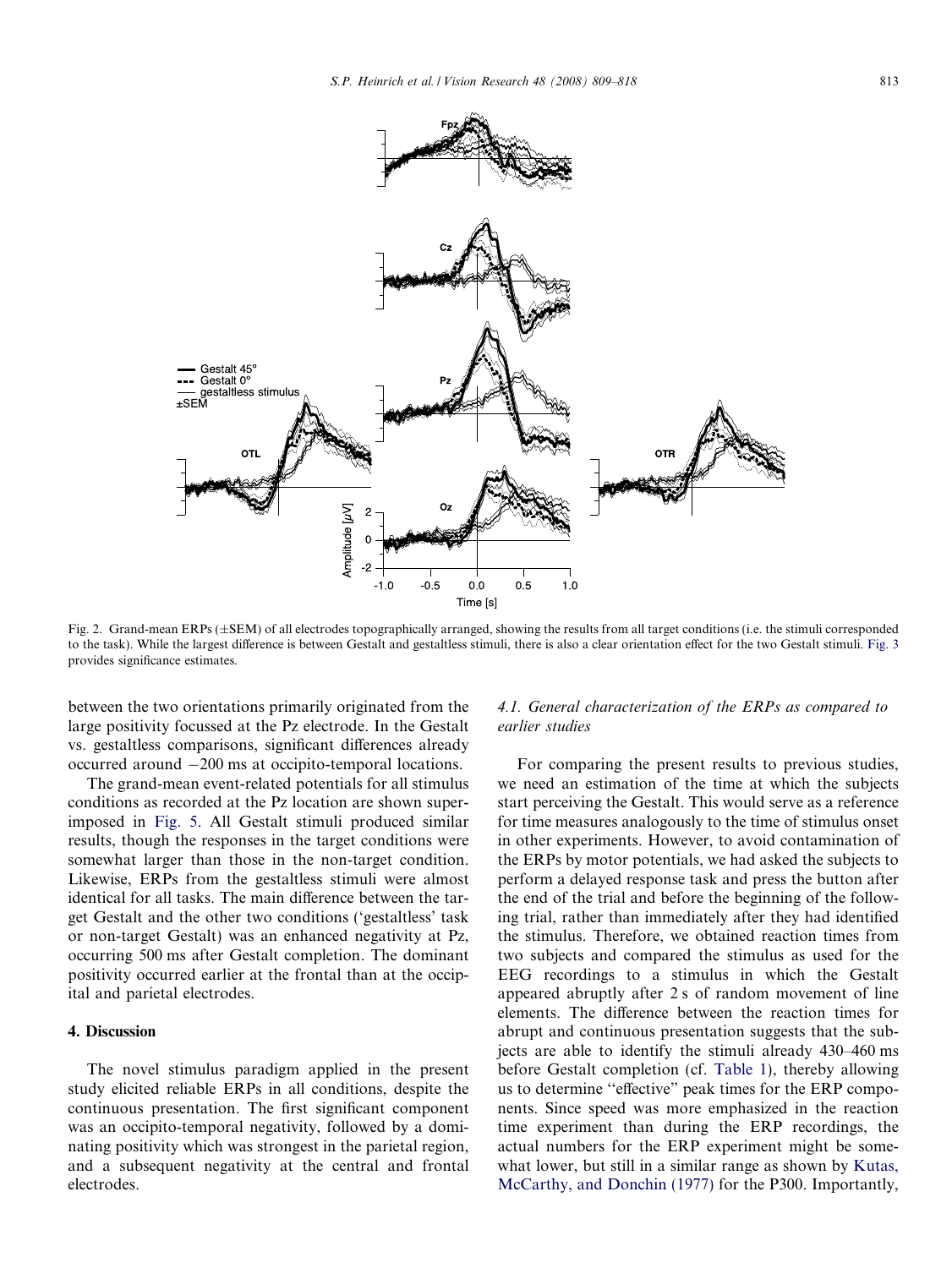<span id="page-5-0"></span>

Fig. 3. Significance of ERP differences between all three target stimulus conditions. Each number indicates the P value for the comparison between the two stimuli depicted next to it. The values were obtained with a permutation test applied to the time interval from  $-1.0$  to  $+1.0$  s. Since 5000 random permutations were evaluated, the smallest possible  $P$  is 0.0002. The asterisks give the significance levels in standard notation  $(*,$ groupwise  $\alpha = 0.05$ ; \*\*, groupwise  $\alpha = 0.01$ ), based on a sequential Bonferroni adjustment. Except for one combination at Fpz, all comparisons were indicating significance, suggesting that ERP differences exist between both Gestalt conditions, and between Gestalt and gestaltless conditions.

the reaction time variability in the continuous conditions was only slightly higher than in the abrupt conditions. Variability hardly differed between Gestalt conditions, but was larger for the gestaltless condition.

The scalp distribution of the positive deflection had its maximum at the parietal electrode, which is characteristic for a P300 component ([Picton, 1992](#page-9-0)). Taking the reaction time estimates into account, the effective peak time was likely to be in the order of 500–600 ms, which is in the upper range of typical P300 values ([Comerchero & Polich,](#page-8-0) [1999\)](#page-8-0). We therefore interpret the positive deflection as a P300. Not unexpectedly, Gestalt stimuli elicited a larger response than non-target Gestalt stimuli. Surprisingly, though, responses to Gestalt stimuli during the 'gestaltless' tasks were almost as large as in the target Gestalt trials. However, the 'gestaltless' task was essentially a yes/no task without the need to distinguish between Gestalt types, as opposed to the one-out-of-three task if one of the Gestalt stimuli was the target. Thus, during the 'gestaltless' task the non-target stimuli might have been almost equivalent to the target stimuli in terms of task relevance.

The negative deflection 190 ms before completion primarily occurs at occipito-temporal electrodes during Gestalt trials. The effective peak time is probably in the range of 150–250 ms. The strong negativity occurring 500 ms after Gestalt completion might be in part a result of the amplifier filter settings ([Duncan-Johnson & Don](#page-9-0)[chin, 1979\)](#page-9-0). However, [Soskins, Rosenfeld, and Niendam](#page-9-0) [\(2001\)](#page-9-0) found that this does not attenuate the P300 amplitude. Their study instead showed that the amplitude of the negativity appears to correlate inversely with P300 recovery time as measured with different filter settings.

# 4.2. Absence of low-level responses, but correlates of Gestaltness in mid-level processing

The ERP traces are lacking any early deflection that would represent a low-level response (for instance elicited by local luminance variations, cf. Section [1\)](#page-0-0) and, hence, would equally occur with both Gestalt and gestaltless stimuli. If such an early response had a very short duration and there were a time jitter, it would possibly be difficult to identify in the averaged ERP. However, the absence of even a shallow broad deflection suggests that no such responses were present. If an early response consisted of both positive and negative deflections, extinction due to destructive superposition would be possible, but one would expect the standard error to be elevated. This was neither the case in the grand mean (i.e. no interindividual jitter, cf. [Fig. 2\)](#page-4-0), nor in the single-subject SEMs (i.e. no intraindividual jitter, not shown here). We therefore conclude that the stimulus paradigm was successful in avoiding low-level responses.

The first significant deflection in the ERPs was the occipito-temporal negativity around 190 ms before completion. It only occurred with Gestalt stimuli and thus appears to reflect the combination of single line elements into a figure. The timing is compatible with previously reported ERP components that were interpreted as a correlate of holistic processing. For instance, in a similar time range at occipito-temporal locations, Kanizsa shapes yield stronger negativities than their counterparts with rotated inducing discs [\(Murray et al., 2002\)](#page-9-0). While we found no sizable oblique effect for this early component, [Proverbio et al.](#page-9-0) [\(2002\)](#page-9-0) report an effect in a comparable time range in a component that they interpreted as selection negativity. In their study, grating stimuli were either vertical or were tilted to various degrees. Responses to attended vertical gratings were larger than those to attended oblique ones, but no such difference was found when unattended stimuli were compared. [Ito et al. \(1997\)](#page-9-0) used stimuli that were more comparable to those used in the present study, namely cardinally oriented squares and oblique squares. Their stimulus set also included triangles and circles. As opposed to [Proverbio et al. \(2002\),](#page-9-0) they only used one type of oblique stimuli, i.e. cardinal and oblique stimuli were equiprobable. Nevertheless, they found larger responses for cardinal stimuli than for oblique stimuli. However, similar to the case of the [Proverbio et al. \(2002\)](#page-9-0) study, one might speculate that stimulus probabilities were not truly balanced. Instead, subjects might have assigned the oblique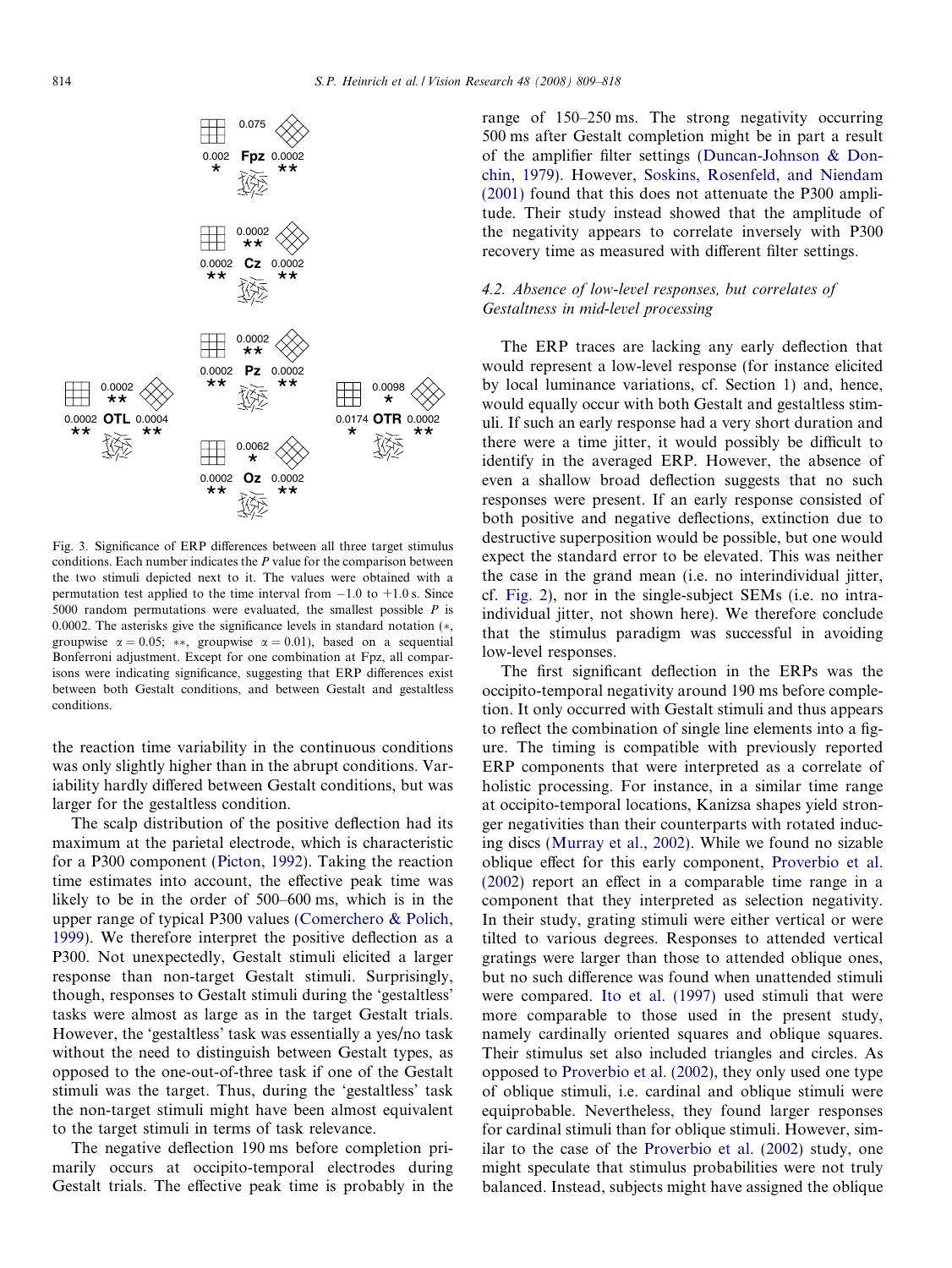<span id="page-6-0"></span>

Fig. 4. Time-resolved significance of differences between the three target conditions. Curves show P values as a function of time and indicate that primarily the differences in the P300-like component account for the small P value found with the permutation test for the  $0^{\circ}$  vs. 45° comparison at the Pz electrode (cf. [Fig. 3\)](#page-5-0). Gestalt vs. gestaltless comparisons, in particular for the 45 $^{\circ}$  stimulus, revealed robust significant differences already around  $-200$  ms at occipito-temporal locations.



Fig. 5. Grand-mean Pz ERPs for different stimulus/task combinations, overlaid for direct comparison. The most dominant structure is a positive deflection peaking after physical Gestalt completion (time 0), but building up before it. With the Gestalt stimuli it is larger and occurs earlier than with the non-Gestalt stimuli. Compared to these differences, the effect of the task is relatively small.

square and the triangles to the same group (consisting of all shapes that contain oblique lines). If so, this might possibly contribute to the ERP differences.

## 4.3. A visuo-cognitive oblique effect

The size of the P300-like component differed considerably between  $0^{\circ}$  and  $45^{\circ}$  Gestalts. The effect was much stronger than one would have expected from the tiny low-level differences that might have existed due to artifacts caused by the raster-scan display. We furthermore verified that the differences in amplitude are not a consequence of a larger temporal response jitter by assessing standard error of the single-subject ERPs. On average, both,  $0^{\circ}$  and  $45^{\circ}$ stimuli resulted in virtually identical standard errors, suggesting a similar variability in both conditions.

Analyzing visual scenes taken from a variety of different environments, including natural scenes, [Switkes, Mayer,](#page-9-0) [and Sloan \(1978\) Coppola, Purves, McCoy, and Purves](#page-9-0) [\(1998a\)](#page-9-0) reported that cardinal orientations have a much higher prevalence than other orientations. Our results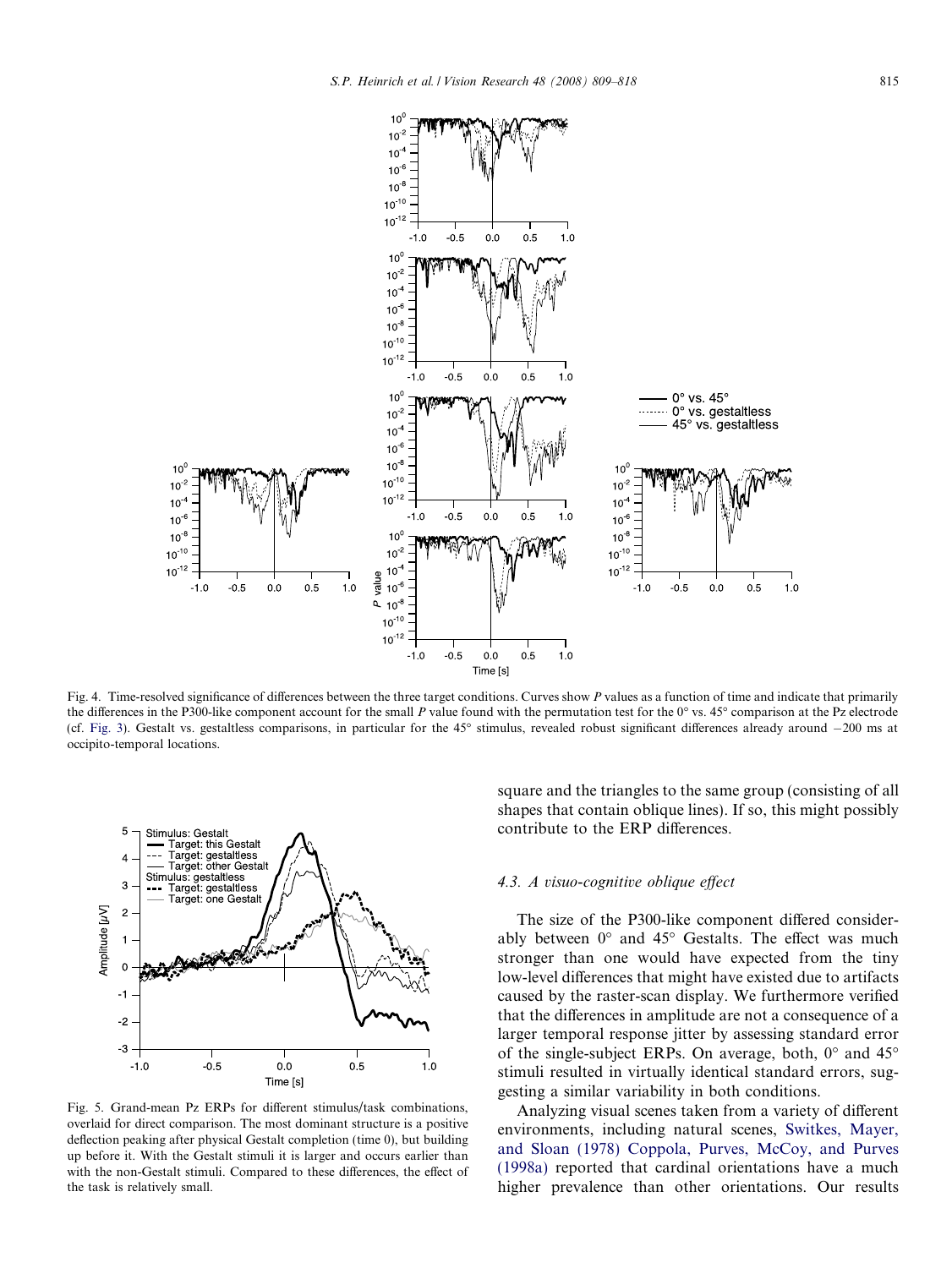<span id="page-7-0"></span>Table 1

| Subject        | $0^{\circ}$ Gestalt |      |            |      | $45^{\circ}$ Gestalt |      |            |      | Gestaltless stimuli |      |            |      |
|----------------|---------------------|------|------------|------|----------------------|------|------------|------|---------------------|------|------------|------|
|                | Abrupt              |      | Continuous |      | Abrupt               |      | Continuous |      | Abrupt <sup>a</sup> |      | Continuous |      |
|                | <b>RT</b>           | 1.r. | RT         | 1.r. | RT                   | 1.r. | RT         | 1.r. | RT                  | 1.1. | <b>RT</b>  | 1.T. |
| S1             | 427                 | 103  | $-76$      | 127  | 469                  | 86   | 43         | 105  | 744                 | 375  | 477        | 357  |
| S <sub>2</sub> | 440                 | 132  | $-101$     | 137  | 432                  | 109  |            | 143  | 400                 | 280  | 219        | 227  |

Median reaction time (RT) and corresponding interquartile range (i.r.) for the three different tasks (0°/45° Gestalt, gestaltless stimuli) and abrupt vs. continuous presentation, as obtained in a supplementary behavioral experiment

In the trials without Gestalt, the movement of the elements was always continuous. Six blocks (3 tasks  $\times$  abrupt/continuous presentation), each with 30 trials, were presented. The block order was reversed between subjects. Subjects were instructed to press a button as quickly as possible when they were sure that they had identified the target Gestalt. In the continuous conditions, subjects pressed the button about 400–500 ms earlier than in the abrupt conditions, but the variability as indicated by the interquartile range was only increased by about 20 ms. Responses for the 45° Gestalt occurred more than 100 ms later than those for the  $0^{\circ}$  Gestalt. RTs are given relative to the time when the Gestalt was presented (abrupt) or completed (continuous). Even though the trials without Gestalt were identical in the two presentation conditions, the reaction times differed by about 200 ms.

<sup>a</sup> Note that the presentation of the gestaltless stimuli was always continuous; the column heading 'abrupt' refers to the block type and indicates that the Gestalt stimuli in this block were presented abruptly.

resemble therefore those of classical P300 paradigms, such as oddball experiments, in the sense that rare stimuli elicit larger responses. The difference is that for oddball experiments rareness is defined in the context of the experiment whereas the P300 modulations in the present study would represent lifetime experience or even phylogenetic development. This is consistent with the finding by [Daffner et al.](#page-8-0) [\(2000\)](#page-8-0) that the N2–P3 amplitude difference is larger if the stimulus deviates from long-term experience.

A link between the classical oddball paradigms and the present oblique effect might be provided by [Duncan-John](#page-9-0)[son and Donchin \(1977\).](#page-9-0) They found that the amplitude of the P300 depends on the subjective, rather than the factual, stimulus probability. In other words, as the authors put it, P300 amplitude depends on the surprise elicited by the stimulus. The environmental rareness might make oblique stimuli more surprising, even if they occur with exactly the same probability as the other stimuli.

Environmental rareness has also been proposed by [Latto \(2004\)](#page-9-0) and others as an important factor for the oblique effect. [Latto and Russel-Duff \(2002\)](#page-9-0) suggested that ''the more activity a stimulus generates, the more it is liked", but took this as an explanation why stronger cortical activations for cardinal orientations would be associated with better performance as demonstrated in psychophysical experiments (eg., [Appelle, 1972\)](#page-8-0) with gratings. However, it has been shown with other phenomena, such as repetition suppression ([Grill-Spector, Henson, &](#page-9-0) [Martin, 2006](#page-9-0)), that a reduction in activation can coincide with an improved performance.

Based on these considerations, a stronger response to oblique stimuli is not surprising per se. However, the present result is opposite to most studies that found an effect in low-level VEPs. It is also opposite to the one reported by [Proverbio et al. \(2002\),](#page-9-0) who found a smaller P300 amplitude for oblique gratings. One should keep in mind, though, that in [Proverbio et al.'s, 2002](#page-9-0) study cardinal and oblique orientations were not presented equally frequently. This imbalance might have disguised an effect similar to the one in the present study. An alternative

explanation would be that obliqueness has different effects on the processing of simple gratings as compared to more complex Gestalt stimuli. Possibly, the surprisingness necessary for a large P300 only occurs with complex stimuli.

The P300 is frequently discussed as a marker of highlevel cognitive processes ([Linden, 2005](#page-9-0)). The fact that the oblique effect manifests itself as a modulation of a P300 like component thus hints towards a high-level phenomenon and thus, in [Essock's \(1980\)](#page-9-0) terminology, towards a Class 2 effect. However, could this simply be inherited from earlier processing stages? In earlier time intervals, including those that we attributed to Gestalt processing (see above), differences between orientations were not statistically significant. Furthermore, characteristic properties of the P300 as known from previous studies make a simple inheritance unlikely. In particular, the size of the P300 does not depend much on the actual stimulus as such, not even on the stimulus modality [\(Ji, Porjesz, Begleiter, & Chorlian,](#page-9-0) [1999\)](#page-9-0). In the auditory domain, it has been demonstrated that target environmental sounds embedded into a sequence of tones elicit the same P300 as target tones ([Gae](#page-9-0)[ta, Friedman, & Hunt, 2003](#page-9-0)). If very different stimuli can produce very similar P300 responses, it seems unlikely that a small oblique effect at preceding processing stages would substantially affect the P300.

In the light of the present results, the inverse psychophysical oblique effect that has been reported recently for certain types of broad-band stimuli [\(Essock et al., 2003;](#page-9-0) [Hansen & Essock, 2004; Hansen & Essock, 2006](#page-9-0)) is particularly interesting. However, at present it is unclear whether they are directly related. On one hand, these studies, as well as the present study, used stimuli that were to some degree broad-band. On the other hand, these studies used stimuli with a naturalistic frequency distribution while we employed line patterns. In this respect, the present study is closer to studies that found a non-inverted oblique effect using lines or geometric shapes [\(Ogilvie & Taylor, 1959; Ito](#page-9-0) [et al., 1997](#page-9-0)).

One might wonder whether the movement of the stimulus elements in the present study contributed to the inver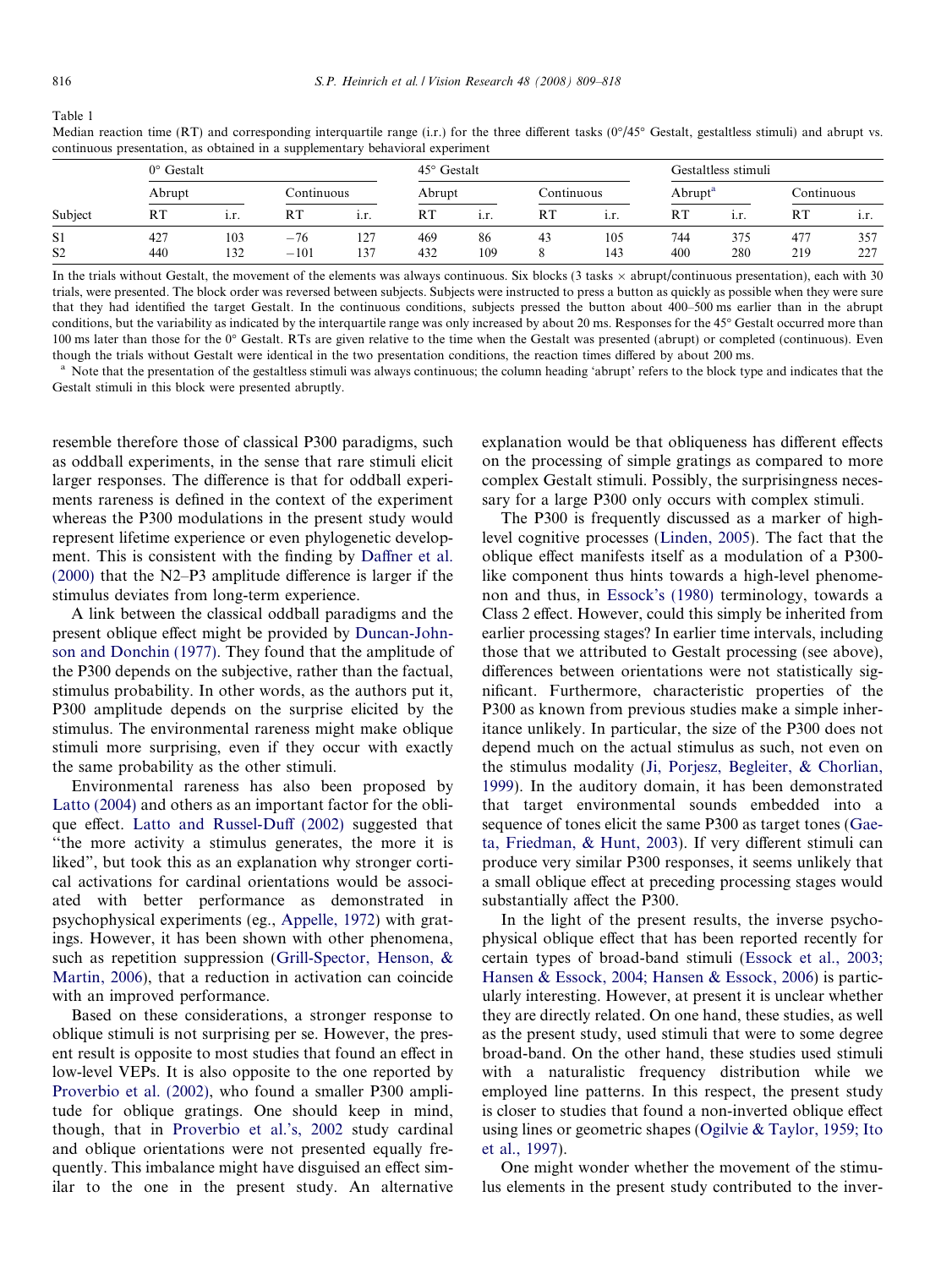<span id="page-8-0"></span>sion of the oblique effect, in particular when compared to the study by [Ito et al. \(1997\)](#page-9-0) who presented cardinal and oblique squares in a simple onset mode. Since the direction of motion was random, object motion and global motion can be excluded as an explanation. Furthermore, previous studies using motion VEPs (which mostly originate from area MT, cf. [Heinrich, 2007](#page-9-0)) suggest that the oblique effect is not inverted in area MT, and the distribution of orientation sensitivity in area MT also appears to favor the noninverted effect ([Xu, Collins, Khaytin, Kaas, & Casagrande,](#page-9-0) [2006](#page-9-0)). There is a transient bias in local motion directions during Gestalt completion, though. This is a secondary effect due to the differences between the stimuli in the orientation distribution of line elements. However, as [Dakin,](#page-9-0) [Mareschal, and Bex \(2005\)](#page-9-0) have demonstrated psychophysically, the oblique effect in local motion processing is not inverted. We therefore feel confident that motion per se is not the reason for the inversion of the oblique effect in the present study. Furthermore, even if local motion had contributed to the P300 effect, this would not substantially affect its interpretation. Nevertheless, of course, the dynamic nature of the stimulus might have had some impact on perceptual and cognitive processing in general.

If the interpretation of the ERP component as a P300 is correct, the actual feature domain as such (e.g., motion or orientation) should be less relevant than some higher-level property, such as the already-discussed environmental rareness. This might provide the link between our results and the above-mentioned findings by [Essock et al. \(2003\) and](#page-9-0) [Hansen and Essock \(2004\); Hansen and Essock \(2006\)](#page-9-0) that showed an inverse oblique effect with using stimuli with a naturalistic spatial frequency distribution. At present, however, this remains speculative.

# 5. Conclusion

The novel stimulus paradigm presented here eliminates low-level responses in the ERP, leaving correlates of midand high-level processing. Their characteristics suggest that they reflect holistic Gestalt processing, but also an oblique effect, which affects a response component that likely represents a P300. This oblique effect is opposite to similar effects found in previous studies with abruptly displayed gratings. We propose that it reflects a deviation of the oblique Gestalt from the long-term environmental experience of the subjects.

# Acknowledgments

We gratefully acknowledge support by the Forschungskommision of the Albert-Ludwigs-Universität Freiburg and by the BMBF (Bernstein grant 01GQ0420). We also thank our subjects for their participation and J. Kornmeier for extensive discussions and valuable comments on an earlier version of the manuscript.

# Appendix A. Supplementary data

Supplementary material associated with this article can be found, in the online version, at [doi:10.1016/](http://dx.doi.org/10.1016/j.visres.2007.12.012) [j.visres.2007.12.012.](http://dx.doi.org/10.1016/j.visres.2007.12.012)

# References

- Achim, A. (1995). Signal detection in averaged evoked potentials: Monte Carlo comparison of the sensitivity of different methods. Electroencephalography & Clinical Neurophysiology, 96, 574–584.
- American Encephalographic Society. (1994). Guideline thirteen: Guidelines for standard electrode position nomenclature. Journal of Clinical Neurophysiology, 11, 111–113.
- Appelle, S. (1972). Preception and discrimination as a function of stimulus orientation: The ''oblique effect" in man and animals. Psychological Bulletin, 78, 266–278.
- Arakawa, K., Tobimatsu, S., Kurita-Tashima, S., Nakayama, M., Kira J., & Kato, M. Effects of stimulus orientation on spatial frequency function of the visual evoked potential. Experimental Brain Research, (131) 2000, pp. 121–125.
- Attneave, F., & Olson, R. K. (1967). Discriminability of stimuli varying in physical and retinal orientation. Journal of Experimental Psychology, 74, 149–157.
- Bach, M., & Meigen, T. (1992). Electrophysiological correlates of texture segregation in the human visual evoked potential. Vision Research, 32, 417–424.
- Bauer, R., Dow, B. M., & Vautin, R. G. (1980). Laminar distribution of preferred orientations in foveal striate cortex of the monkey. Experimental Brain Research, 41, 54–60.
- Berkley, M. A., Kitterle, F., & Watkins, D. W. (1975). Grating visibility as a function of orientation and retinal eccentricity. Vision Research, 15, 239–244.
- Bex, P. J., Metha, A. B., & Makous, W. (1998). Psychophysical evidence for a functional hierarchy of motion processing mechanisms. Journal of the Optical Society of America A, 15, 769–776.
- Black, J. A., Jr., Kahol, K., Kuchi, P., Fahmy, G., & Panchanathan, S. (2003). Characterizing the high-level content of natural images using lexical basis functions. In Proceedings of the SPIE—the international society for optical engineering (pp. 378–391).
- Braddick, O., & Quian, N. (2001). The organization of global motion and transparency. In J. M. Zanker & J. Zeil (Eds.), Motion vision computational, neural, and ecological constraints (pp. 85–112). Berlin: Springer-Verlag.
- Buchanan-Smith, H. M., & Heeley, D. W. (1993). Anisotropic axes in orientation perception are not retinotopically mapped. Perception, 22, 1389–1402.
- Caelli, T., Brettel, H., Rentschler, I., & Hilz, R. (1983). Discrimination thresholds in the two-dimensional spatial frequency domain. Vision Research, 23, 129–133.
- Caputo, G., & Casco, C. (1999). A visual evoked potential correlate of global figure-ground segmentation. Vision Research, 39, 1597–1610.
- Comerchero, M. D., & Polich, J. (1999). P3a and P3b from typical auditory and visual stimuli. Clinical Neurophysiology, 110, 24–30.
- Coppola, D. M., Purves, H. R., McCoy, A. N., & Purves, D. (1998a). The distribution of oriented contours in the real word. Proceedings of the National Academy of Sciences of the United States of America, 95, 4002–4006.
- Coppola, D. M., White, L. E., Fitzpatrick, D., & Purves, D. (1998b). Unequal representation of cardinal and oblique contours in ferret visual cortex. Proceedings of the National Academy of Sciences of the United States of America, 95, 2621–2623.
- Daffner, K. R., Leonard, F. M., Calvo, V., Faust, R., Mesulam, M. M., West, W. C., et al. (2000). The influence of stimulus deviance on electrophysiologic and behavioral responses to novel events. Journal of Cognitive Neuroscience, 12, 393–406.